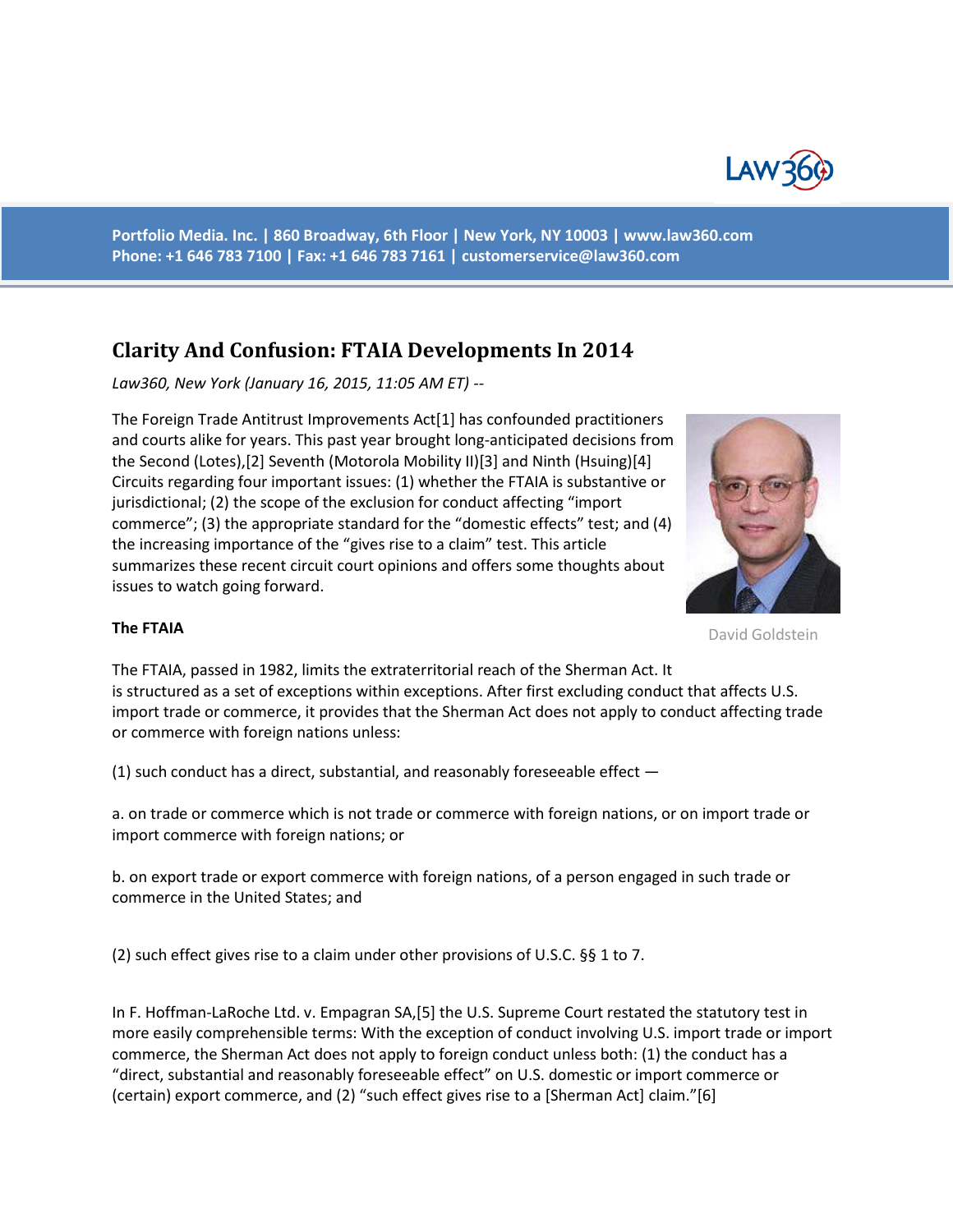Empagran involved price-fixing claims asserted by foreign companies based on their foreign purchases. The court held that the FTAIA blocked these claims because the harm from the purchases occurred in foreign, not U.S., markets.[7] The court also rejected the argument that the "gives rise to a claim" test meant that a foreign purchaser could sue in the U.S. as long as the conduct gave rise to another party's claim in the U.S.[8] Despite this guidance from the Supreme Court, the FTAIA has proved durably resistant to easy application, and lower courts have since issued discordant decisions touching on key aspects of the statute.

## **Four Key Issues Under the FTAIA**

We begin with a summary of the key issues addressed in the 2014 appellate opinions and what appears to be the current state of the law. The cases and their implications for the future are addressed thereafter.

## *1. Substantive vs. Jurisdictional Requirements*

Fortunately, one area of disagreement seems to be getting resolved: whether the FTAIA is substantive or jurisdictional, with the distinction having implications principally for the resolution of motions to dismiss. While some earlier decisions held that the FTAIA is jurisdictional,[9] since the Supreme Court's decision in Arbaugh v. Y&H Corporation, 546 U.S. 500 (2006), courts have ruled that the FTAIA imposes a substantive merits limitation rather than a jurisdictional bar.[10] That trend continued in 2014 with the Second Circuit's holding in Lotes and the Ninth Circuit's holding in Hsuing, both cases reversing prior Circuit precedent.[11] One can expect future decisions to follow suit.

## *2. The Import Commerce Exclusion*

There currently is a lack of consensus regarding the scope of the exclusion for conduct affecting U.S. "import commerce" — one that can be of critical importance because it exempts conduct entirely from the FTAIA's limitations. Although the exclusion is easily applied for a U.S. company that purchases a product directly from a foreign defendant for importation into the United States,[12] the situation is less clear in situations reflecting the increasingly global supply chain.

In 2011, the Third Circuit held in Animal Science Products that the critical issue for application of the "import commerce" exclusion is whether the defendants' alleged anti-competitive behavior was "directed at" an import, opening the door to applying the exclusion where the defendant was not the actual importer.[13] The Seventh and Ninth Circuits have taken a narrower interpretation, with the court in Hsuing observing the contrary decision of the Second Circuit in Lotes but not trying to resolve it.[14]

# *3. The "Direct Effect" Requirement*

The next area of disagreement has been the appropriate test for the requirement that the foreign conduct has a "direct, substantial, and reasonably foreseeable effect" on U.S. commerce. The main issue in the recent cases has been what meaning to give the word "direct." In LSL Biotechnologies, the Ninth Circuit held that the term has a temporal element: "an effect is 'direct' if it follows as an immediate consequence of the defendant's activity," proceeding "without deviation or interruption."[15] That construction was reaffirmed in Hsiung.[16] However, in Minn-Chem the Seventh Circuit, sitting en banc, took a more functional approach: "the term 'direct' means only that 'a reasonably proximate causal nexus'" exists between the conduct and the injury in the U.S., whether or not the effect is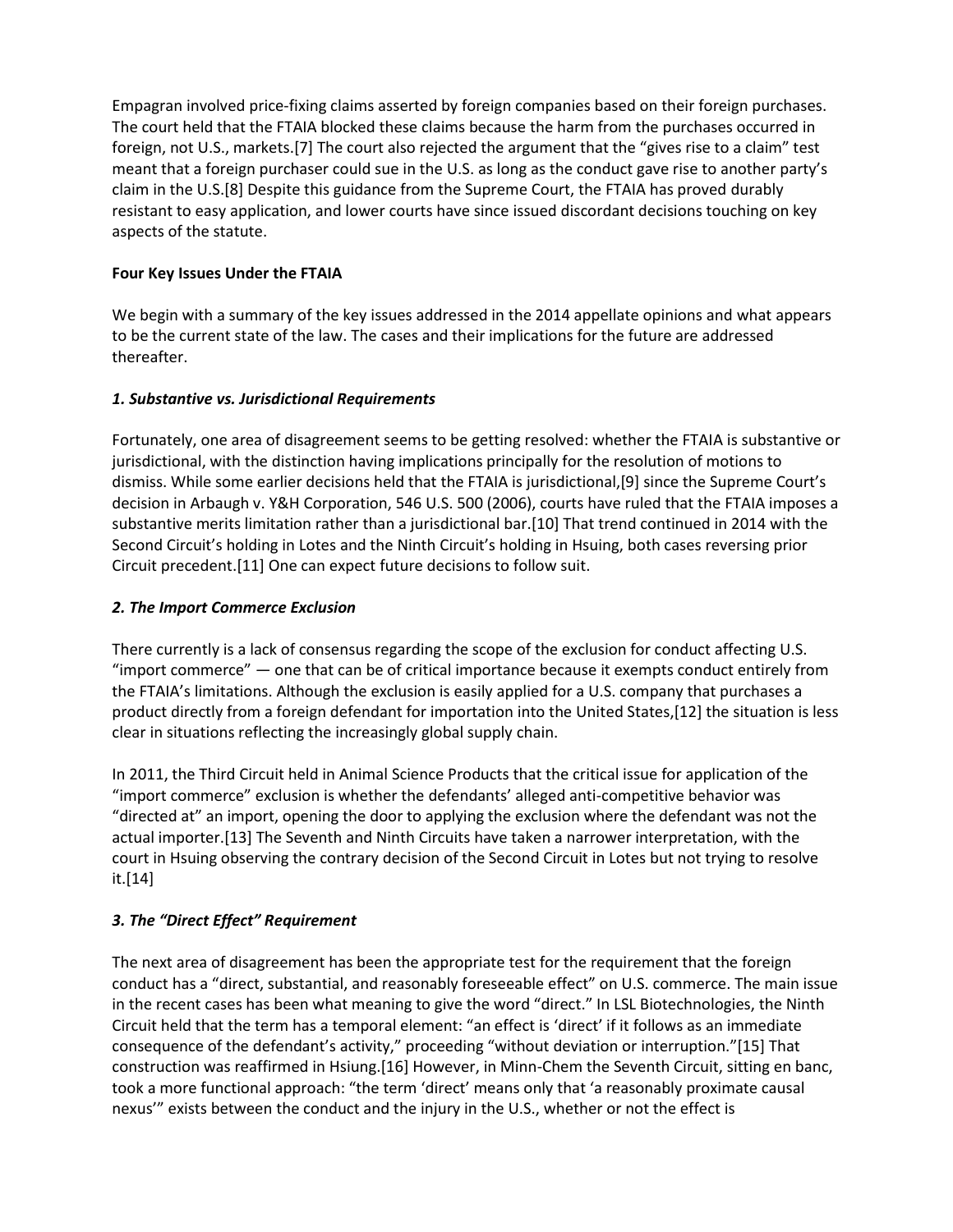"immediate."[17] This view was reaffirmed in 2014 by the Seventh Circuit in the Motorola Mobility litigation, albeit in successive opinions that applied the test differently to the same facts.

The U.S. Department of Justice has forcefully advocated for a proximate cause test, out of concern that the LSL Biotechnologies standard would cripple its enforcement efforts.[18] Although all three Circuits addressed the "direct effect" requirement, there continues to be substantial disagreement regarding the appropriate test, with the Ninth Circuit being the clear outlier.

## *4. The "Give Rise to a Claim" Requirement*

An area of increasing importance is the requirement that the domestic effect "give rise to a claim" under the Sherman Act. On remand from the Supreme Court, the D.C. Circuit in Empagran held that the "gives rise to a claim" language requires a direct or proximate causal relationship,[19] and since then courts generally have applied that standard rather than a more lenient "but-for" standard.[20] This provides the "give rise to a claim" test real teeth, and the Second and Seventh Circuits may have signaled more aggressive application of it to use the FTAIA to dispose of Sherman Act claims based on transactions occurring in foreign markets.

We discuss in more detail below the appellate cases in 2014 that led to the continuing uncertainty over application of the FTAIA.

## **The Circuit Court Decisions**

## *The Second Circuit's Decision in Lotes*

In Lotes, the Second Circuit addressed both the "direct effect" and "gives rise to a claim" tests.[21] Lotes, a Taiwanese corporation, asserted Sherman Act claims alleging that members of a standardssetting organization breached their licensing commitments and precluded Lotes from participating in the U.S. market for USB 3.0 connectors, which resulted in higher prices for U.S. consumers. Defendants asserted that the FTAIA blocked Lotes' claims.

For the "direct effect" test, the Second Circuit adopted the Seventh Circuit's Minn-Chem standard — a "reasonably proximate causal nexus"  $-$  rather than the Ninth Circuit's LSL Biotechnologies standard  $$ an "immediate consequence of the defendant's activity."[22] But the court did not decide the case based on the "direct effect" test, as it assumed that it had been pled notwithstanding the existence of a multiparty supply chain. Instead, the court dismissed Lotes' claims based on its failure to satisfy the "gives rise to a claim" test, because even though Lotes alleged that the defendants' foreign conduct resulted in higher consumer prices in the United States, those prices were not the injury that Lotes allegedly suffered, which was being excluded from the market for USB 3.0 connectors.[23]

#### *The Ninth Circuit's Decision in Hsuing*

The Ninth Circuit's decision in Hsuing addressed the import exclusion and the "direct effect" test.[24] Hsuing and his company, AU Optronics Corp., were convicted of participating in the liquid crystal display price-fixing conspiracy. They appealed their convictions, arguing that the FTAIA barred their prosecution because the majority of price-fixed panels were sold to third parties outside the United States.

The Ninth Circuit upheld the convictions because defendants had imported some of the price-fixed panels into the U.S.[25] The court also reiterated the LSL Biotechnologies "direct effect" test that the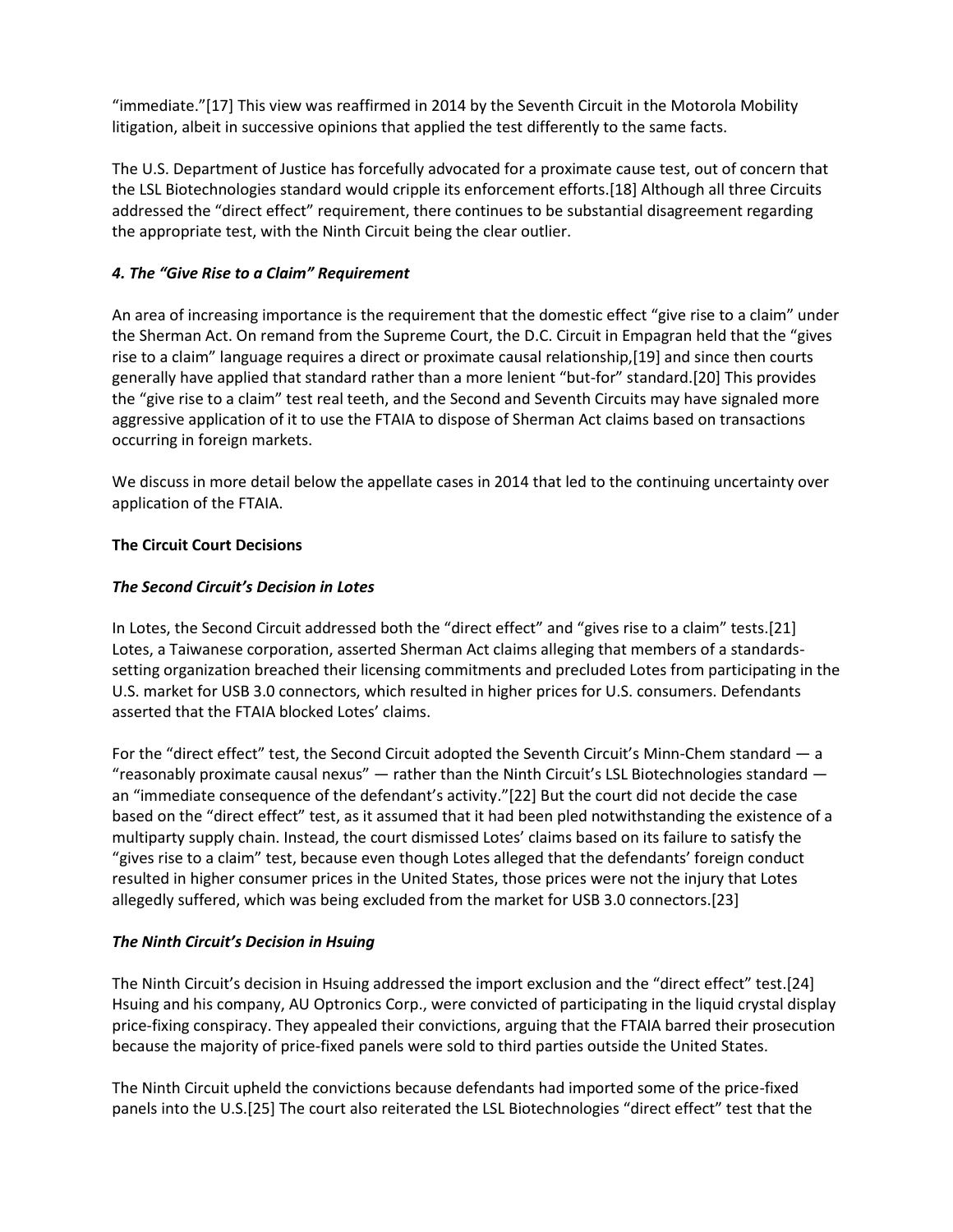effect must be the "immediate consequence" of the defendant's conduct.[26] At the same time, however, the Ninth Circuit acknowledged that the Second Circuit in Lotes had disagreed with its LSL Biotechnologies decision, but said it was "not necessary to address this disagreement because we do not rely on the direct effects exception in affirming the convictions."[27] At the same time, the court stated that it "need not resolve whether the evidence of the defendants' conduct was sufficiently 'direct,'" because the LSL Biotechnologies standard clearly was met.[28] The defendants have sought en banc review and that petition is still pending.

## *The Seventh Circuit's Decisions in Motorola Mobility*

The most colorful case in 2014 was the Seventh Circuit's treatment of the Motorola Mobility case, which was closely watched in light of the circuit's prior en banc decision in Minn-Chem. The case resulted in two Seventh Circuit opinions, the second of which departed from the original decision with respect to the "direct effect" test.

Motorola, a U.S. company, asserted claims stemming from the LCD price-fixing conspiracy based on its purchases of panels that were delivered directly to Motorola facilities in the United States ("Category I"); purchases of panels by Motorola's foreign affiliates that were delivered to the foreign affiliates' manufacturing facilities abroad, where they were incorporated into mobile phones that were later sold in the United States ("Category II"); and purchases of panels by Motorola's foreign affiliates that were delivered to the foreign affiliates' manufacturing facilities abroad and incorporated into mobile phones sold outside the United States ("Category III"). The district court ruled that the Category I sales constituted "import commerce," and so were unaffected by the FTAIA, and that the Category III sales affected only foreign commerce, so claims based on those purchases were blocked by the FTAIA. The Category II cases served as the context for the court's discussion of the meaning of the FTAIA.

In Motorola I,[29] in an unsolicited opinion on the merits in the context of an petition for interlocutory review, Judge Richard Posner affirmed the entry of partial summary judgment against Motorola, on three grounds: (1) the indirect sales of LCD panels in the United States, through their incorporation in cell phones, did not satisfy the FTAIA requirement that the U.S. injury be "direct"; (2) the allegedly inflated price charged by the foreign seller to the foreign subsidiary of Motorola did not create an effect that was cognizable under the Sherman Act; and (3) from a policy standpoint, adoption of Motorola's proposed theory of liability would dramatically increase the exposure of international sales transactions to the Sherman Act, a result that the Supreme Court had cautioned against in Empagran.

Motorola, supported by agencies of the U.S. government and opposed by amicus curiae including a number of foreign governments, sought en banc review. In response, the court vacated its opinion and, this time after briefing and argument, issued a new opinion that similarly affirmed summary judgment against Motorola.

In Motorola II,[30] the court again quickly concluded that the Category I purchases satisfied the FTAIA (defendants' products were sent to Motorola in the United States), but that the Category III purchases did not (the products never entered the United States).[31] For the Category II purchases, the court assumed the "direct effect" test was satisfied.[32] It departed from its analysis in Motorola Mobility I, in which it said as a matter of statutory interpretation that a "direct effect" on U.S. commerce could not follow from the importation of a finished product containing a price-fixed component even one step away from its direct sale. Instead, the panel returned to the en banc decision in Minn-Chem, which said that an effect in the United States cannot be "direct" as a matter of law if the price-fixing "'filters through many layers and finally causes a few ripples in the United States.'"[33]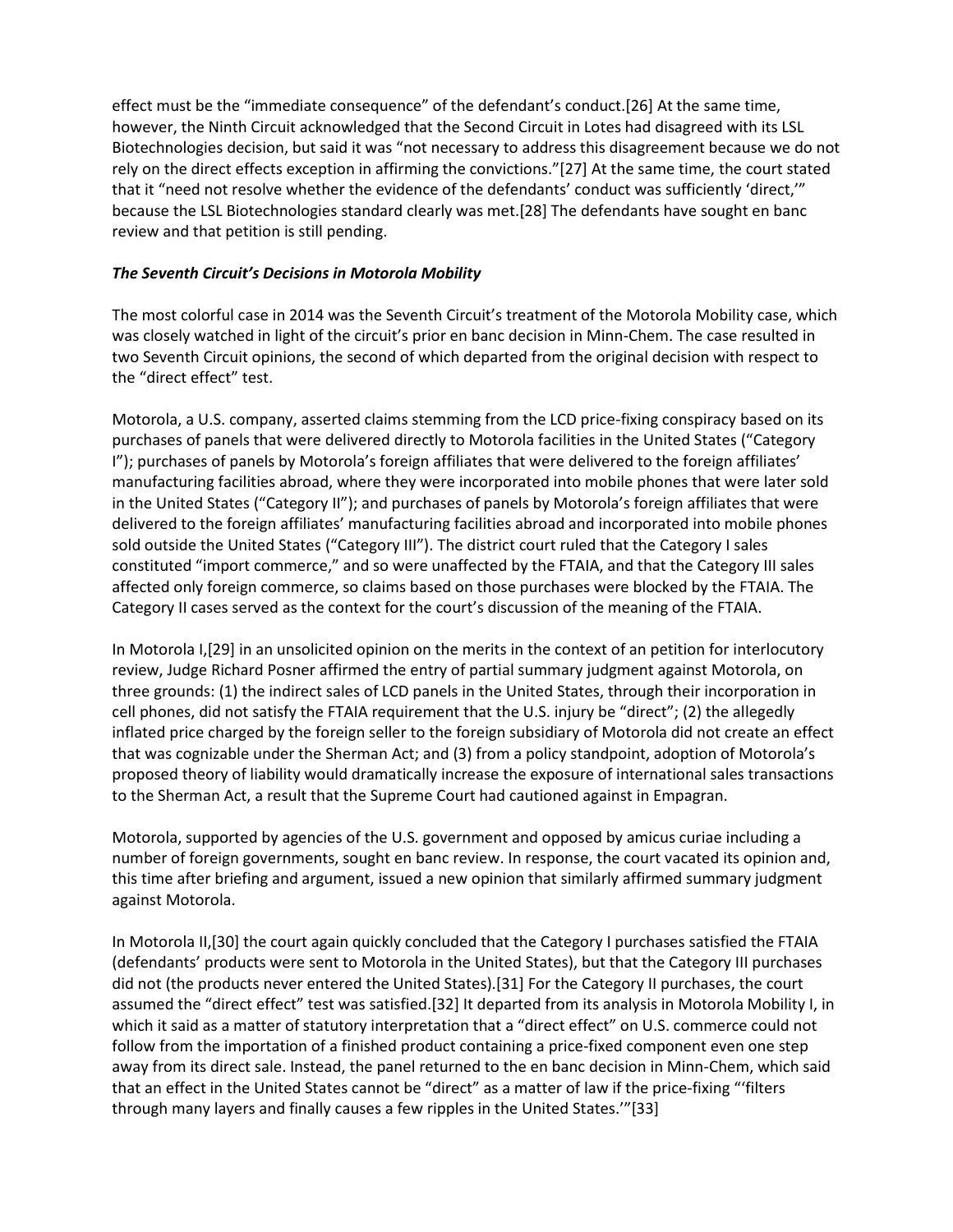Noting that there had been only one intermediate sale prior to importation of the finished product, the court explained that the effect on Motorola "might well be direct rather than 'remote,' the term we used in Minn-Chem, Inc. v. Agrium, Inc."[34] Characterizing the effect on U.S. prices as "less direct" than it was in Minn-Chem, the court nonetheless declined to presume that the minimal "direct effect" could not be shown.[35]

That left the "gives rise to a claim" requirement. Judge Posner concluded that the Category II purchases did not satisfy it because the original purchasers of the price-fixed components were Motorola's foreign subsidiaries: "Whether or not Motorola was harmed indirectly, the immediate victims of the price fixing were its foreign subsidiaries ... and as we said in the Minn-Chem case, 'U.S. antitrust laws are not be used for injury to foreign customers.'"[36]

Noting that the foreign subsidiaries have remedies under local law, the court characterized their U.S. parent's efforts to litigate their dispute in U.S. courts, where remedies and enforcement was presumably stricter, as impermissible "forum shopping." The opinion also cited the "related flaw" that Motorola's U.S. parent was an indirect purchaser of the price-fixed goods, and thus did not have standing under Illinois Brick[37] to bring Sherman Act claims.[38] The court rejected Motorola's effort to take advantage of Illinois Brick's "owner or control" exception,[39] finding that exception unavailing for foreign subsidiaries of U.S. corporations, and reasoning that the transactions still occurred in foreign commerce.[40]

Finally, the court acknowledged the desire of amicus United States that any decision adverse to Motorola not adversely impact criminal prosecutions by being based on the categorical rule announced in Motorola I, that an indirect sale to a U.S. customer can never give rise to a "direct" effect on U.S. commerce. While perhaps resulting in a more workable and sensible framework, this aspect of Motorola II served to underscore the extent to which construction of the FTAIA was at least as much a matter of policy than of pure construction of statutory terms.

On Jan. 12, 2015, the court issued an amended opinion that made additional points why Motorola could not assert claims on behalf of its overseas subsidiaries, and reiterating that those companies can pursue remedies under local laws. At the same time, the court issued a separate order denying Motorola's petition for en banc review, and Motorola has already indicated that it will seek Supreme Court review.

#### **Looking Ahead**

These four decisions suggest some developing consensus, but there also is a lack of agreement on some important issues.

#### *1. What is the scope of the import commerce exclusion?*

One issue to watch in 2015 is whether courts will come to apply a broad construction of the import commerce exclusion. As noted above, in Animal Science Products, the Third Circuit held that the issue is not whether the defendant was the physical importer, but whether the defendant's conduct was "directed at" an import; in other words, whether "the defendants' conduct target[ed] import goods or services."[41] In Motorola Mobility, the analysis was straightforward. The Seventh Circuit said that the exception applied to Motorola's Category I purchases, but it did not need to consider whether it applied to the Category II purchases because the goods were imported into the U.S. after being sold to Motorola's overseas subsidiaries.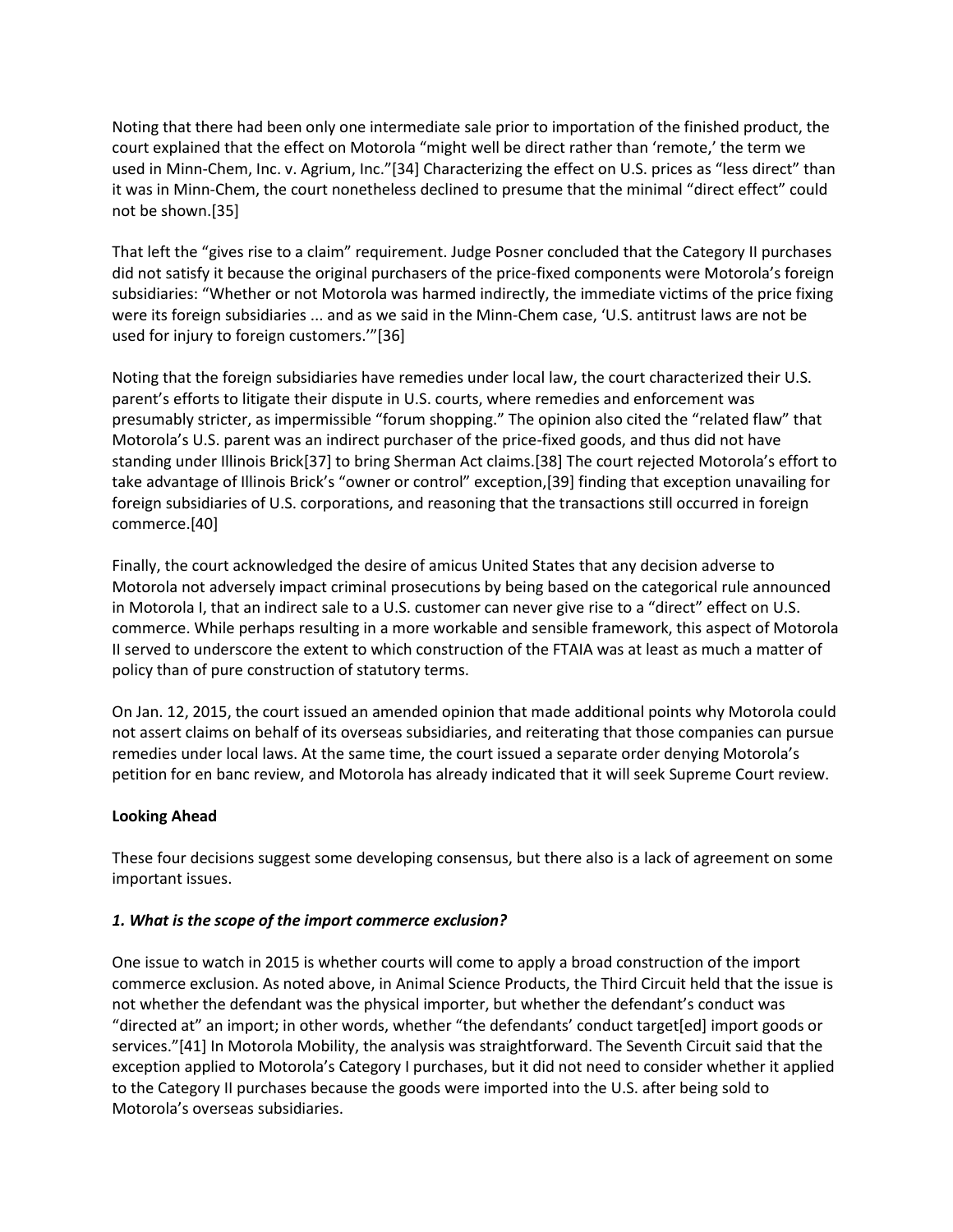Hsuing gave the Ninth Circuit an opportunity to address the issue because some of the price-fixed goods were imported directly into the U.S. but some were not. Despite acknowledging that it has not "defined 'import trade' for purposes of the FTAIA,"[42] the Ninth Circuit expressly decided not to do so: "We need not determine the outer bounds of import trade by considering whether commerce directed at, but not consummated within, an import market is also outside the scope of the FTAIA's import provisions because at least a portion of the transactions here involves the heartland situation of the direct importation of foreign goods into the United States."[43]

Thus far, then, there appears to be a lack of uniformity in how the circuits will apply the import commerce exception if the defendant was not the physical importer, a potentially critical issue in connection with imported products having a global supply chain.

## *2. What standard will be applied for the "direct, substantial, and reasonably foreseeable" test?*

The 2014 decisions underscore that disagreements persist regarding what it means for a U.S. injury to be "direct" for purposes of the domestic effects requirement. In Lotes, the Second Circuit, following the Seventh Circuit's Minn-Chem decision, construed the statutory test to mean that the defendant's conduct must have a "reasonably proximate causal nexus" with an effect on U.S. commerce. In doing so, the Second Circuit disagreed with the Ninth Circuit's LSL Biotechnologies decision, which held that the FTAIA permits a Sherman Act claim to proceed only if the effect is an "'immediate consequence of the defendant's ... activity,'" proceeding "'without deviation or interruption.'"[44]

Shortly after the Second Circuit issued its decision in Lotes, the Ninth Circuit in Hsuing recognized the Second Circuit's disagreement with LSL Biotechnologies test and declined to address it.[45] The Seventh Circuit's Motorola Mobility II decision does not settle the matter, as it assumed for purposes of a motion to dismiss that a "direct" effect — while perhaps unlikely — had been shown.[46] The Second Circuit in Lotes, likewise, assumed without too much difficulty that a "direct" U.S. effect could be shown based upon an alleged price increase in the upstream foreign supply chain.[47] Notably, the effect of Motorola Mobility II and Lotes may be that, in a case involving foreign cartel activity, it will be more difficult to prevail on a motion to dismiss on grounds that a "direct effect" was not adequately pled.

# *3. Will the "gives rise to a claim" requirement overtake the "direct effect" requirement?*

With the Seventh and Second Circuits seemingly adopting a lower bar for satisfaction of the "direct effect" requirement at the pleading stage, the fact that both courts resolved cases in defendants' favor under the "gives rise to a claim" test may be significant. Lotes will probably remain a bit sui generis in its facts, but Motorola Mobility II raises some basic questions about the application of the FTAIA to cases where the direct purchasers of price-fixed components are foreign companies.

Judge Posner took a categorical approach to these transactions, concluding without much need for an explanation that a foreign company that buys a cartel-inflated component abroad for incorporation into a U.S.-bound finished product has not made a purchase affecting U.S. commerce or subject to the Sherman Act.[48] The fact that Motorola-U.S. owned and claimed to control that foreign company was irrelevant; ownership would not confer a right to sue on the foreign affiliate's behalf, and in any event would not change the "foreign" nature of the injury.[49]

It may seem that the Seventh Circuit's "foreign commerce" ground for decision is just a subset of the indirect purchaser doctrine of Illinois Brick, and indeed that limitation is described as a "related flaw" in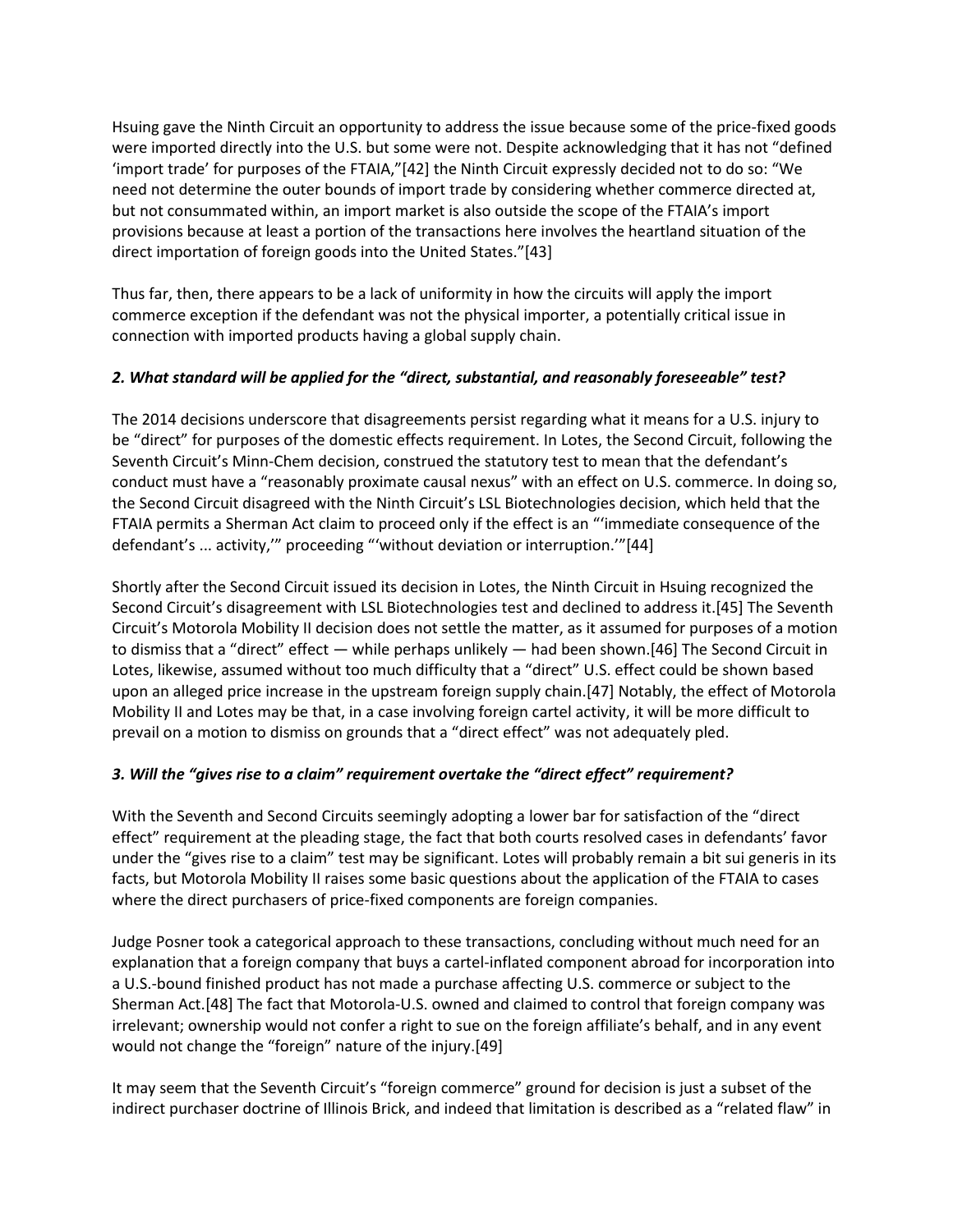Motorola Mobility's argument.[50] Illinois Brick (which was not even cited in Motorola Mobility I) seems to appear in Motorola Mobility II to limit arguments by plaintiffs that a parent company that owns or controls a direct-purchasing subsidiary might be deemed to be the direct purchaser.[51] Judge Posner again takes a categorical approach to the issue, limiting the "owner or control" exception to exclude claims by U.S. parent companies based on purchases by their subsidiaries in foreign markets.[52] If a bright line is to be drawn based on the situs of the buyer and the seller, it is not clear what situation would survive the second prong of the FTAIA where a price-fixed component (or product) is not sold to a U.S. customer.

## *4. How will courts treat the FTAIA for claims brought under Illinois Brick-repealer statutes?*

That brings us to a final issue, not discussed in the four appellate decisions, that is worth watching: Does the FTAIA apply to state analogues to the Sherman Act? The issue is of most importance in states with Illinois-Brick repealer statutes that allow indirect purchasers to sue for damages. It is of great interest and concern not only to defendants and the class action bar, but also to companies that opt out of class actions in favor of pursuing damages recoveries on their own through negotiation or, where required, litigation. There is no clear answer yet. Some courts have found that congressional intent in passing the FTAIA would be impermissibly frustrated if state law were permitted to regulate foreign commerce more extensively than the Sherman Act, but other courts have hesitated to so find.[53]

If the FTAIA does apply to limit state antitrust law claims, it is possible that either or both of the "direct effect" and "gives rise to a claim" requirements would block otherwise viable actions. On the other hand, if the FTAIA does not apply to claims brought under state antitrust law, companies that purchase from overseas intermediaries, as well as downstream purchases and consumers, may be able to bring indirect purchaser claims — even though the FTAIA would preclude a U.S. company that acquired pricefixed products from its foreign subsidiary from bringing a direct purchaser claim under the Sherman Act, at least according to the Seventh Circuit. As more opt outs press indirect purchaser claims and defendants assert that the FTAIA blocks them, we are likely to see more decisions squarely addressing the issue.

# **Conclusion**

2014 was an important year in the evolution of the 33-year-old FTAIA, but not one that put to rest important questions that have been roiling the courts for decades.

Especially in the area of international cartel activity, only the easy cases involving U.S. direct purchasers of foreign products at prices inflated by cartel activity can be said to meet with settled law. Where conduct involving the importation of finished products containing price-fixed components is concerned, open questions like these remain: whether claims will be subject to the FTAIA at all; if so, the extent to which the claims will be limited by the statutory requirements that an effect on U.S. commerce be "direct" and "give rise to a claim" under the Sherman Act; whether the indirect purchaser doctrine will be applied in connection with intra-corporate situations involving foreign entities; and whether state antitrust laws will be construed to be limited by the FTAIA or the principles it embodies. It seems improbable that additional appellate decisions will resolve the full range of inconsistencies, and all likely would benefit if the Supreme Court were to supplement the guidance it provided in Empagran.

—By David M. Goldstein, Robert Reznick and Shannon Leong, Orrick Herrington & Sutcliffe LLP

*David Goldstein is a San Francisco partner in Orrick's antitrust and competition group. Robert Reznick is a*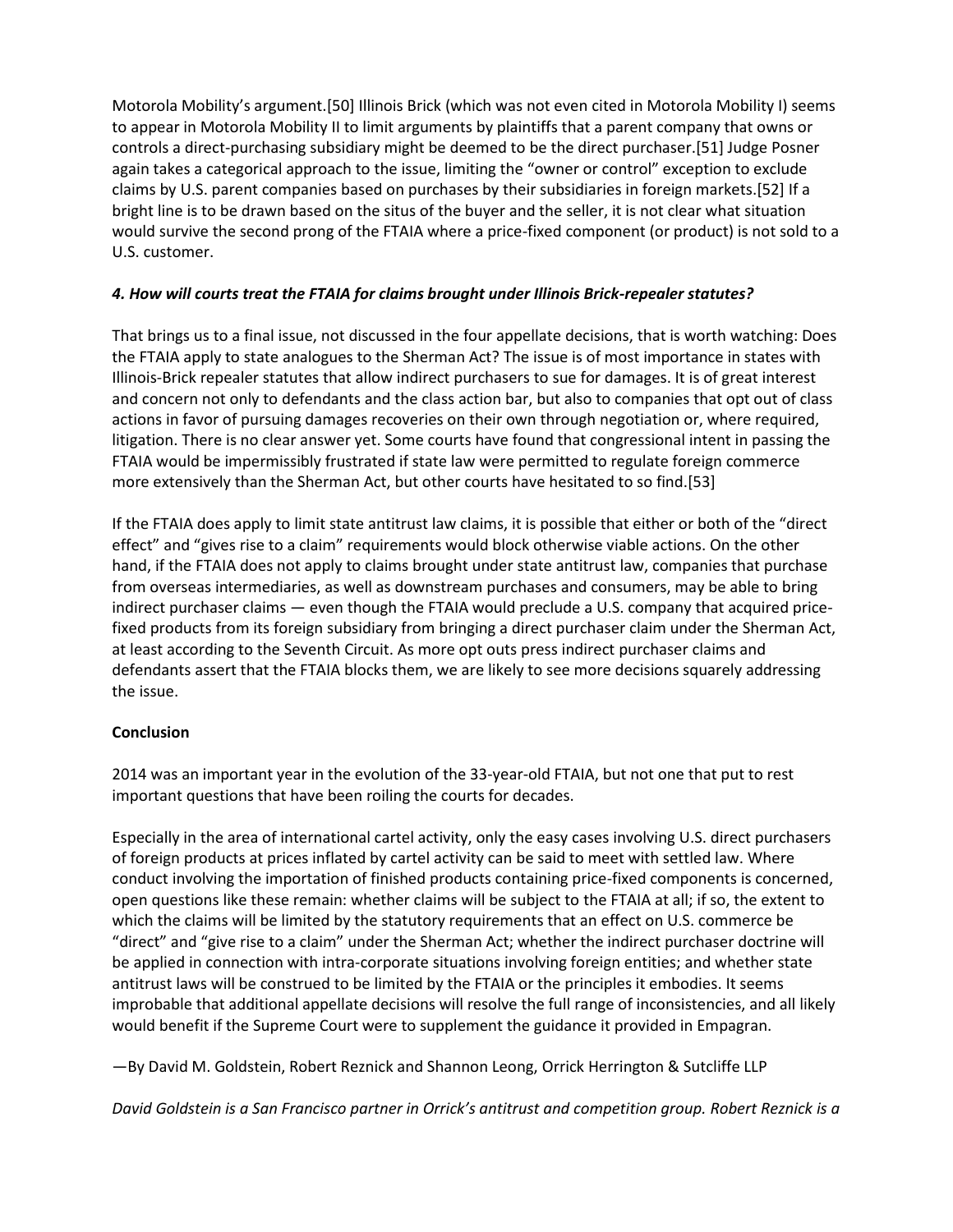*Washington, D.C., partner in the firm's intellectual property group and is co-chairman of the firm's life sciences practice. Shannon Leong is a San Francisco managing associate in Orrick's litigation group.*

*The opinions expressed are those of the author(s) and do not necessarily reflect the views of the firm, its clients, or Portfolio Media Inc., or any of its or their respective affiliates. This article is for general information purposes and is not intended to be and should not be taken as legal advice.*

[1] 15 U.S.C. § 6a.

[2] Lotes Co., Ltd. v. Hon Hai Precision Indus. Co., Ltd., 753 F.3d 395 (2d Cir. 2014).

[3] Motorola Mobility LLC v. AU Optronics, No. 14-8003, 2014 U.S. App. LEXIS 22408 (7th Cir. Nov. 26, 2014) (Motorola Mobility II), amended, Jan. 12, 2015, ECF No. 148, petition for reh'g en banc denied, Jan. 12, 2015, ECF No. 147.

[4] United States v. Hui Hsuing, 758 F.3d 1074 (9th Cir. 2014), petition for reh'g & reh'g en banc pending.

[5] 542 U.S. 155 (2004)

[6] Id. at 161-62.

[7] Id. at 163-69.

[8] Id. at 173-74.

[9] See, e.g., United Phosphorus, Ltd. v. Angus Chem. Co., 322 F.3d 942, 952 (7th Cir. 2003) (en banc); United States v. LSL Biotechnologies, 379 F.3d 672, 683 (9th Cir. 2004) ("LSL Biotechnologies"); Turicentro, S.A. v. Am. Airlines Inc., 303 F.3d 293, 300-02 (3d Cir. 2002); Carpet Group Int'l v. Oriental Rug Imps. Ass'n, 227 F.3d 62, 69-77 (3d Cir. 2000).

[10] E.g., Animal Sci. Prods. v. China Minmetals Corp., 654 F.2d 462, 469 (3d Cir. 2011); Minn-Chem, Inc. v. Agrium Inc., et al., 683 F.3d 845, 851-53 (7th Cir. 2012), cert. dismissed, 134 S. Ct. 23 (2013).

[11] See Lotes, 753 F.3d at 403-08; Hsuing, 758 F.3d at 1087-88.

[12] E.g., Minn-Chem, 683 F.3d at 855 ("transactions between the plaintiff purchasers and the defendant cartel members are the import commerce of the United States") (emphasis in original).

[13] 654 F.3d at 469; see also In re Vitamin C Antitrust Litig., 904 F. Supp. 2d 310, 317-18 (E.D.N.Y. 2012).

[14] 758 F.3d at 1094 n.8.

[15] 379 F.3d at 680.

[16] 758 F.3d at 1094.

[17] 683 F.3d at 847.

[18] E.g., Motorola Mobility LLC v. AU Optronics, No. 14-8003 (7th Cir. Sept. 5, 2014), ECF No. 92, at 13.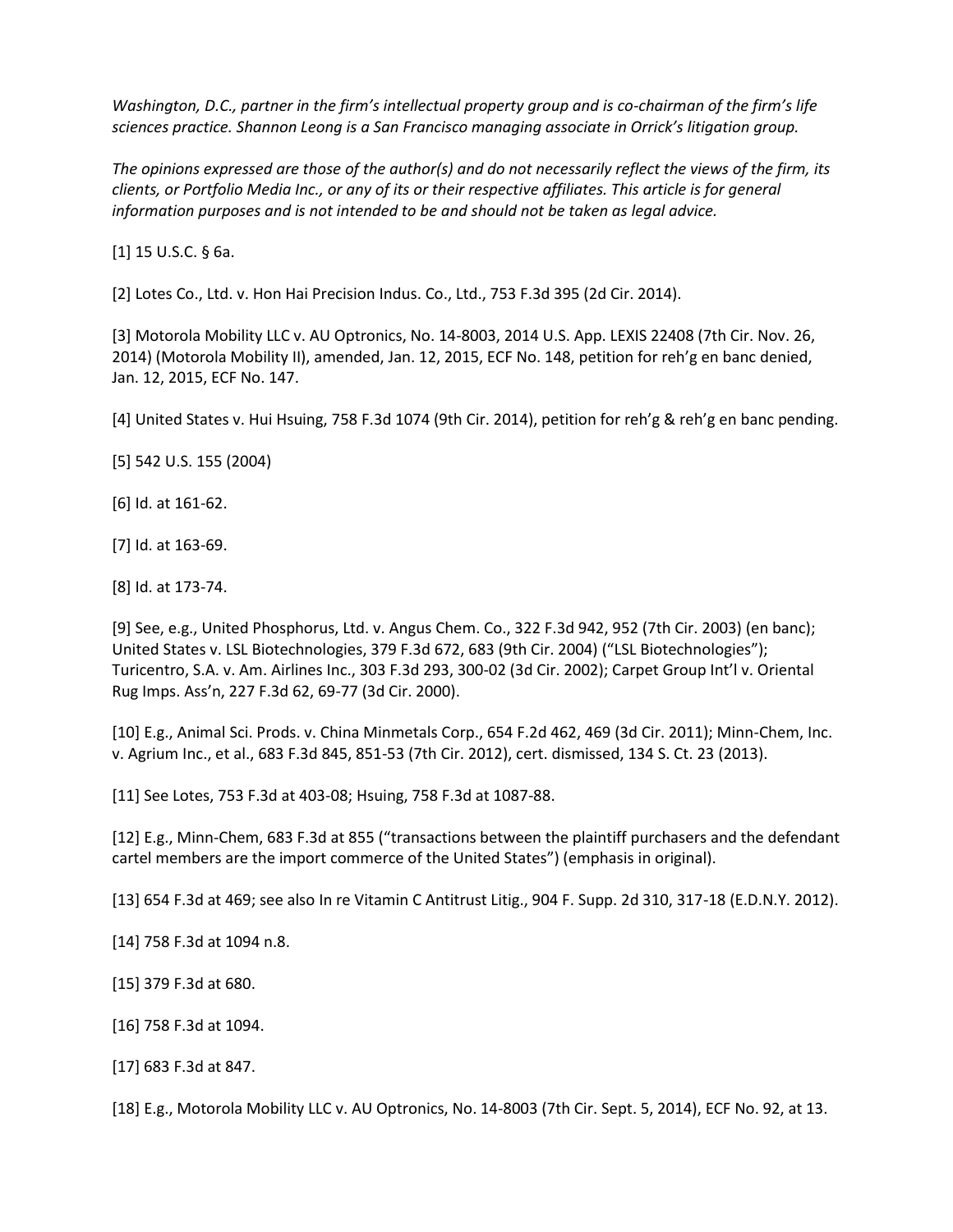[19] Empagran S.A. v. F. Hoffman-Laroche, Ltd., 417 F.2d 1267, 1271 (D.C. Cir. 2005).

[20] See Lotes, 753 F.3d at 414 (citing In re Dynamic Random Access Memory (DRAM) Antitrust Litig., 546 F.3d 981, 987 (9th Cir. 2008), and In re Monosodium Glutamate Antitrust Litig., 477 F.3d 535, 538 (8th Cir. 2007)).

[21] 753 F.3d 395.

[22] Id. at 409-13.

[23] Id. at 413-15.

[24] 758 F.3d 1074.

[25] Id. at 1091-92.

[26] Id. at 1094.

[27] Id.

[28] Id.

[29] 746 F.3d 842 (7th Cir. 2014), vacated & reh'g granted by 2014 U.S. App. LEXIS 12704 (7th Cir. July 1, 2014).

[30] Motorola Mobility II, 2014 U.S. App. LEXIS 22408, amended, Jan. 12, 2015, ECF No. 148.

[31] Id. at \*4-\*9.

[32] The court concluded, as it had in Motorola Mobility I, that the "substantial" and "foreseeable" prongs of the domestic effects test might be satisfied so summary judgment was inappropriate. For example, if a price-fixed component was included in cell phones assembled overseas and sold to Motorola in the U.S. "there would be an effect on U.S. commerce," which "could be substantial." Id. at \*9. Similarly, the court found the requirement that the effect be "foreseeable" was satisfied "because the defendants knew that finished products sold in the United States would incorporate price-fixed components sold abroad." Id.

[33] Id. at \*10 (quoting Minn-Chem, 683 F.3d at 860).

[34] Id. at \*9.

[35] Id..

[36] Id. at \*11-\*12, (quoting Minn-Chem, 683 F.3d at 858).

[37] Illinois Brick Co. v. Illinois, 431 U.S. 720 (1977).

[38] Motorola Mobility II, 2014 U.S. App. LEXIS 22408, at \*14-\*21.